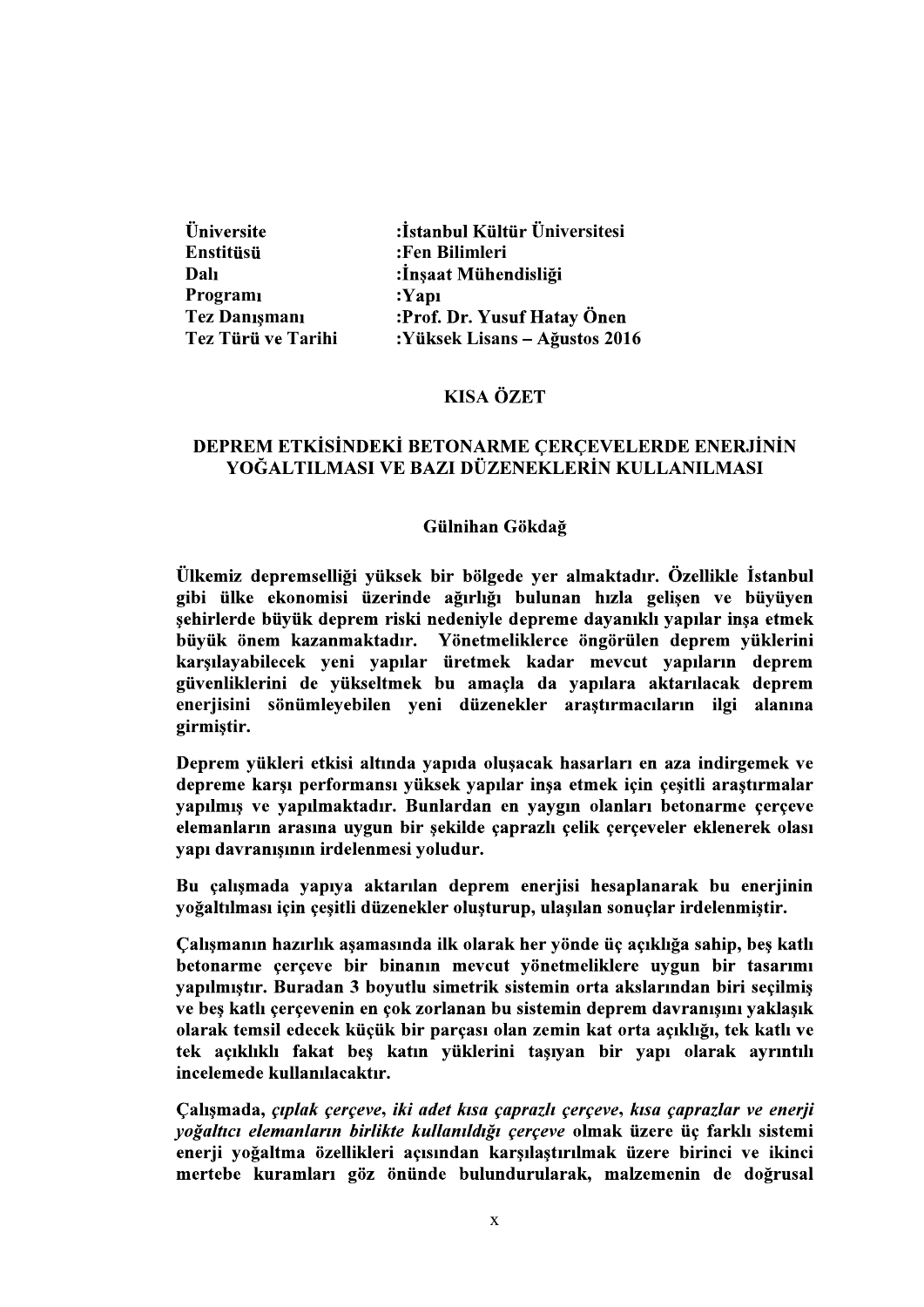olmayan davranışı dikkate alınıp, yük ve zaman artımı yöntemleriyle incelenmiştir.

Birinci Bölüm SAP 2000 bilgisayar programı kullanılarak üç farklı düzeneğin doğrusal olmayan itme analizlerine ayrılmıştır. Elemanların doğrusal olmayan özellikleri dikkate alınarak gerçekleştirilen yük artımı hasarların hangi elemanlarda meydana geldiği gözlemlenmiş ve hasara yol açan nedenler incelenmiştir. Analizler sonucunda her bir çerçeveye ait elemanlarda oluşan plastik mafsallar ve sistemlerin kapasite eğrileri karşılaştırılmıştır.

Calısmanın İkinci Bölümünde vine SAP 2000 programı vardımıyla doğrusal olmayan zaman artımı analizleri yapılmış, yer hareketi nedeniyle yapıya aktarılan toplam enerji ve kesitlerde harcanan toplam enerji hesaplanmıştır. Çıkan sonuçlar kısa çaprazların ve enerji yoğaltıcı elemanların yapının davranışını önemli ölçüde değiştirdiğini ortaya koymaktadır.

Anahtar Kelimeler: Kısa çaprazlar, çelik yastık, yer hareketi özellikleri

**Bilim Dalı Sayısal Kodu:**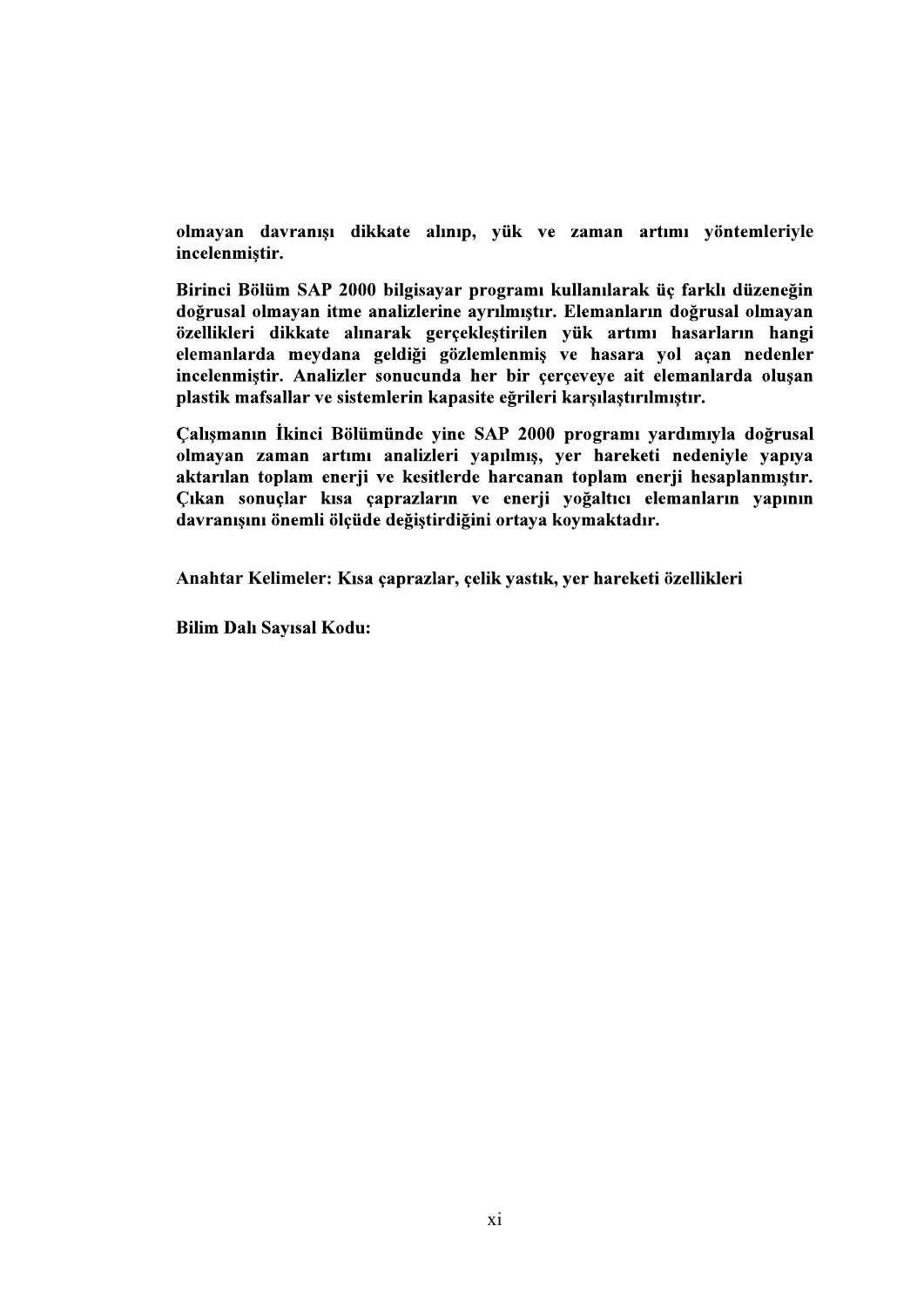| University                     | :Istanbul Kultur University     |
|--------------------------------|---------------------------------|
| Institute                      | :Graduate School of Natural and |
|                                | <b>Applied Science</b>          |
| Department                     | :Civil Enginnering Department   |
| Programme                      | :Structural Engineering         |
| <b>Supervisor</b>              | :Prof. Dr. Yusuf Hatay Önen     |
| <b>Degree Awarded and Date</b> | :MSc Thesis - June 2015         |
|                                |                                 |

### ABSTRACT

# THE USE OF SOME MECHANISMS ON REINFORCED CONCRRETE FRAME TO ABSORB THE EARTHQUAKE ENERGY

### Gülnihan Gökdağ

Our country is located in an area with high seismicity. Therefore, building earthquake resistant structures are gaining relative importance in rapidly growing cities having economic importance like Istanbul where there is a great risk of earthquakes. Developing and proposing new mechanisms that can absorb the earthquake energy to be transferred to the structure have been introduced in the interest of researches in order to produce new structures that encounter seismic load prescribed by Turkish Seismic Code and to improve the seismic safety of existing structures.

Various studies are being conducted in order to build high-performance structures against earthquakes and to minimize the damage under earthquake loads. The most common example is to examine the possible structural behavior by adding a suitably braced steel frames between reinforced concrete frame members.

In this study, seismic energy transferred to a structure is calculated and various are built in order to consume this energy, then the results are compared.

In the preparation phase of this work, the design of a three span in each direction, five-story, reinforced concrete building was made in accordance with the existing codes regulations. One of the central frames of the symmetrical 3D system was selected. Ground floor mid-span is the most constraining part of the five-story frame and it approximately represents the seismic behavior of this system. This mid-span, single story and single span structure that carries five floors is used in the detailed examination.

In the study, three different types of system are compared in terms of energy consumption characteristics by using together with a bare frame, two knee